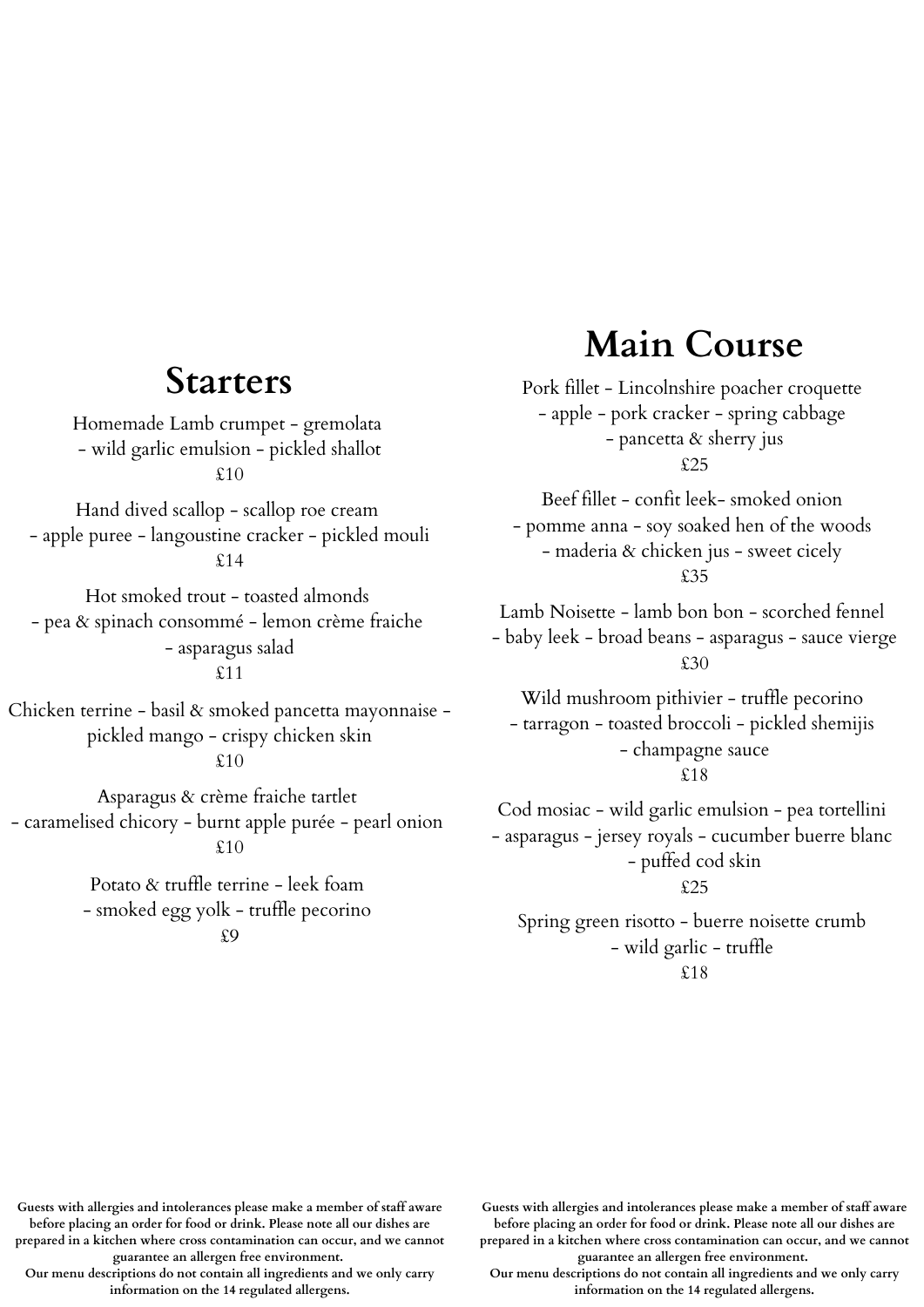#### **Welcome**

Thank you for choosing to join us tonight at The Sitting Rooms.

Head Chef Joe Stubbs and I would like to welcome you to our unique new dining experience in the heart of Headingley.

If there is anything you need or any allergies we need to know about please let a member of our team know and they will do everything they can to help.

Enjoy,

Tom

### **Sides**

Beef butter chips - truffle aioli - truffle pecorino £6 Jersey royals - beurre noisette - fresh chive glaze £6 Summer mixed greens - wild garlic butter £6 Sauteed wild mushrooms Watercress salad - spring onions - broad beans - cucumber - aged balsamic £6

- black pepper & marmite butter - fresh parsley £6

**Guests with allergies and intolerances please make a member of staff aware before placing an order for food or drink. Please note all our dishes are prepared in a kitchen where cross contamination can occur, and we cannot guarantee an allergen free environment. Our menu descriptions do not contain all ingredients and we only carry**

**information on the 14 regulated allergens.**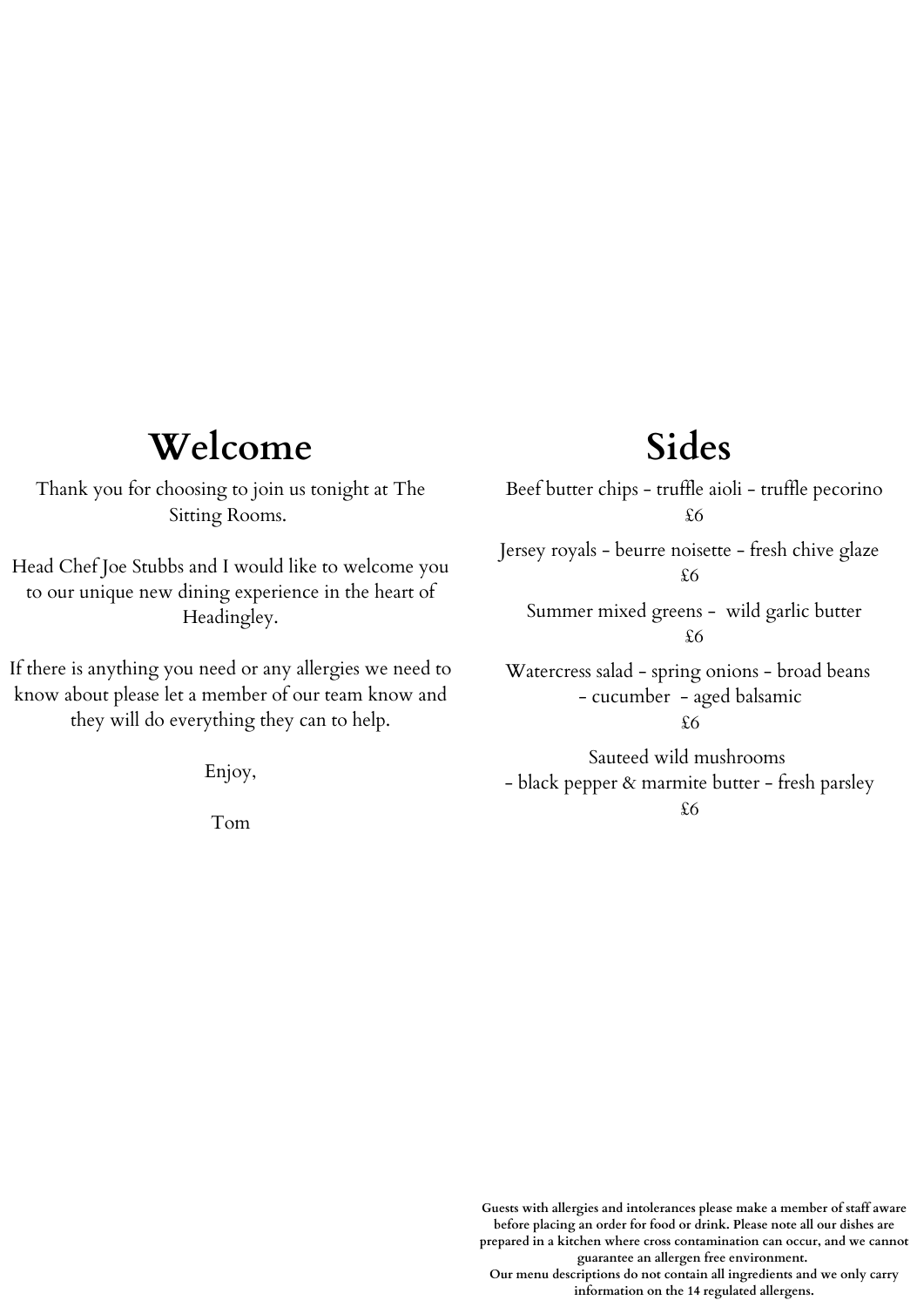# **7 Course Tasting Menu £55pp**

**Homemade Bread** *Served with a selection of whipped butters*

**Leek - Potato - Truffle**

**Scallop - Apple - Pickled Radish**

**Chicken - Basil - Mango - Pancetta**

**Cod - Asparagus - Pea - Cucumber**

**Beef - Smoked Onion - Mushroom - Madeira**

**Rhubarb - Blood Orange - Custard**

**Optional Cheese Course** *Selection of British cheeses to choose from our trolley £8 supplement*

## **Grill**

All served with our house beef butter chips & bearnaise sauce.

**Cote de boeuf for two**

Dry aged waterford farms finest beef marinated for 10 hours in our garlic & herb brine.

£80

**Salt aged 8oz fillet** Himalayan salt aged Yorkshire beef fillet. £40

**Lobster thermidor** Poached & grilled fresh lobster with a classic thermidor sauce. £50

**Guests with allergies and intolerances please make a member of staff aware before placing an order for food or drink. Please note all our dishes are**

**prepared in a kitchen where cross contamination can occur, and we cannot guarantee an allergen free environment.**

**Our menu descriptions do not contain all ingredients and we only carry information on the 14 regulated allergens.**

**Please note that this is a sample menu and may be subject to change depending on availability of ingredients.**